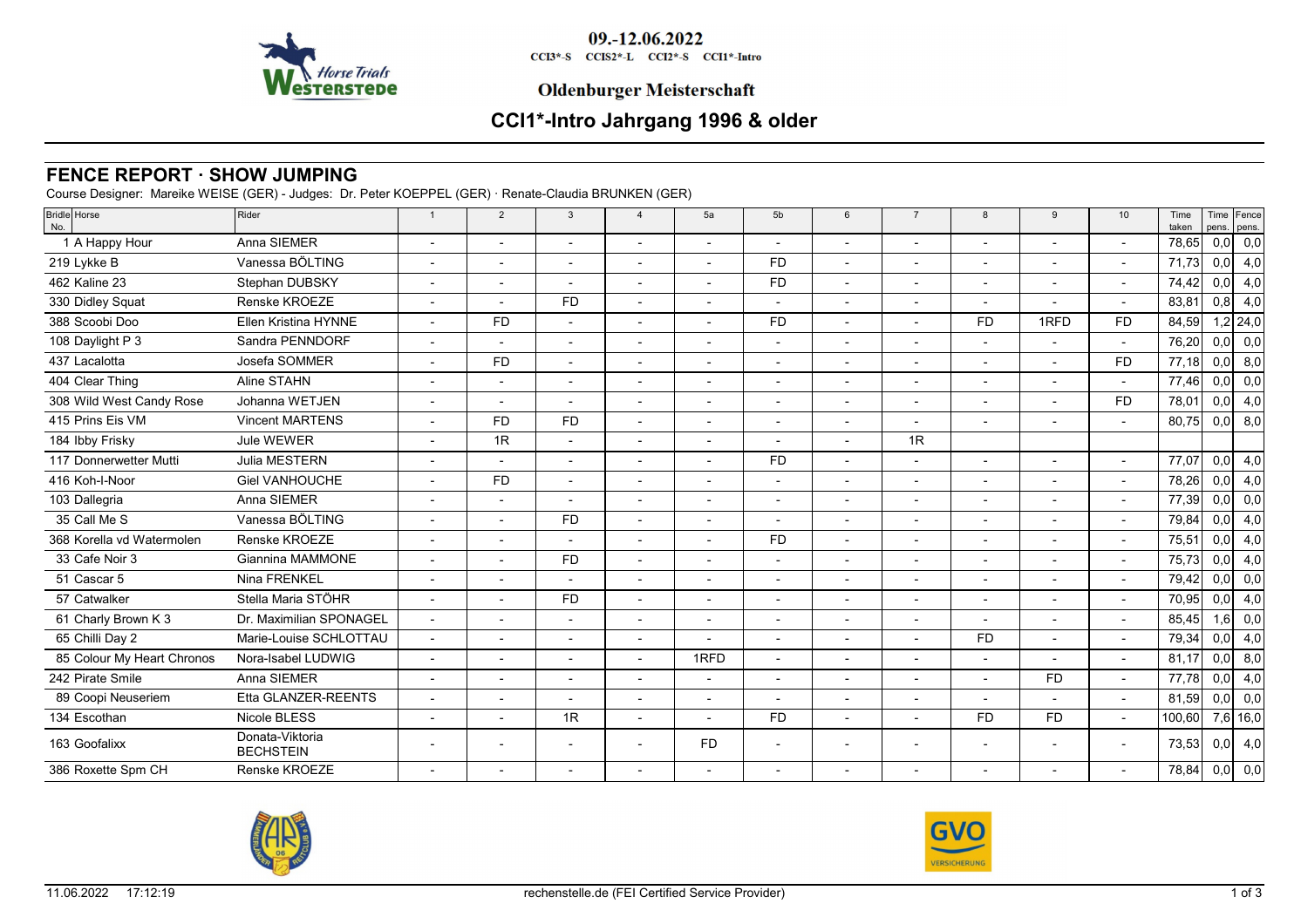

09.-12.06.2022 CCI3\*-S CCIS2\*-L CCI2\*-S CCI1\*-Intro

## **Oldenburger Meisterschaft**

# **CCI1\*-Intro Jahrgang 1996 & older**

# **FENCE REPORT · SHOW JUMPING**

Course Designer: Mareike WEISE (GER) - Judges: Dr. Peter KOEPPEL (GER) · Renate-Claudia BRUNKEN (GER)

| <b>Bridle</b> Horse<br>No.    | Rider                       | $\overline{1}$           | $\overline{2}$           | $\mathbf{3}$             | $\overline{4}$           | 5a                       | 5 <sub>b</sub>           | 6                        | $\overline{7}$           | 8         | 9                        | 10                       | Time<br>taken | pens. pens. | Time Fence |
|-------------------------------|-----------------------------|--------------------------|--------------------------|--------------------------|--------------------------|--------------------------|--------------------------|--------------------------|--------------------------|-----------|--------------------------|--------------------------|---------------|-------------|------------|
| 167 Grazia K                  | Andreas BRANDT              |                          |                          |                          | $\overline{\phantom{0}}$ |                          | $\overline{\phantom{a}}$ |                          |                          |           |                          | $\overline{\phantom{a}}$ | 72,45         | 0,0         | 0,0        |
| 243 Plinius                   | Lia MAZUR                   | $\overline{\phantom{0}}$ | <b>FD</b>                | $\overline{a}$           | $\overline{\phantom{0}}$ | 2R                       |                          |                          |                          |           |                          |                          |               |             |            |
| 251 Quilara 6                 | Sabrina ZERHUSEN            |                          | <b>FD</b>                |                          |                          |                          |                          |                          |                          |           |                          |                          | 65,59         | 0,0         | 4,0        |
| 312 Albert V                  | <b>Ted VELANDER</b>         |                          |                          | $\overline{\phantom{a}}$ | $\overline{\phantom{0}}$ |                          | <b>FD</b>                |                          |                          |           |                          | $\blacksquare$           | 81,62         | 0,0         | 4,0        |
| 372 Liancara Vdl              | Lola MADRENAS               | $\overline{\phantom{0}}$ | $\overline{\phantom{a}}$ | $\overline{a}$           | $\overline{\phantom{a}}$ | $\overline{\phantom{0}}$ | $\overline{\phantom{a}}$ | $\overline{\phantom{a}}$ | $\overline{a}$           |           |                          | $\overline{a}$           | 81,45         | 0,0         | 0,0        |
| 410 Duke S Diva               | Julien DESPONTIN            | $\overline{\phantom{a}}$ | <b>FD</b>                | $\overline{\phantom{a}}$ | $\overline{\phantom{a}}$ | $\overline{\phantom{a}}$ | <b>FD</b>                | $\overline{\phantom{a}}$ | $\blacksquare$           |           |                          | $\overline{\phantom{a}}$ | 85,09         | 1,6         | 8,0        |
| 136 Evette                    | Katharina KOPP              | $\overline{\phantom{a}}$ | $\overline{\phantom{a}}$ | $\overline{a}$           | $\blacksquare$           | $\overline{\phantom{a}}$ | $\overline{\phantom{a}}$ | $\overline{\phantom{a}}$ | $\blacksquare$           |           | <b>FD</b>                | $\overline{\phantom{a}}$ | 75,31         | 0,0         | 4,0        |
| 279 Sf Star Dancer            | Dorothea FELD               | $\overline{\phantom{a}}$ | $\overline{\phantom{a}}$ | $\blacksquare$           | $\overline{\phantom{a}}$ |                          |                          | $\overline{\phantom{a}}$ | $\blacksquare$           |           | <b>FD</b>                | $\blacksquare$           | 83,53         | 0,8         | 4,0        |
| 299 Uncle Sam 31              | Cindy ROHST                 |                          |                          | $\blacksquare$           | $\overline{\phantom{a}}$ |                          | F <sub>D</sub>           | $\blacksquare$           | $\overline{\phantom{a}}$ |           |                          | $\blacksquare$           | 77,70         | 0,0         | 4,0        |
| 122 Duke's Black Daimond      | Karsten JASPERS             |                          | <b>FD</b>                | $\blacksquare$           |                          |                          | FD.                      |                          | <b>FD</b>                |           |                          | $\blacksquare$           | 80,45         |             | $0,0$ 12,0 |
| 418 Louk                      | Faraz KHAN                  | $\overline{\phantom{a}}$ |                          | $\overline{\phantom{0}}$ | $\overline{\phantom{a}}$ | $\overline{\phantom{a}}$ | <b>FD</b>                | $\overline{\phantom{a}}$ | $\overline{\phantom{0}}$ | <b>FD</b> | <b>FD</b>                | $\overline{\phantom{a}}$ | 85,32         |             | $1,6$ 12,0 |
| 345 Grimm Bornissois          | Virginie CAULIER            |                          | $\overline{\phantom{a}}$ |                          | $\overline{\phantom{0}}$ | $\overline{\phantom{0}}$ | $\overline{\phantom{a}}$ |                          | $\overline{\phantom{a}}$ |           |                          | $\overline{\phantom{0}}$ | 82,93         | 0,4         | 0,0        |
| 166 Grantstown Real Deal      | Tabea KNÜPPEL               | $\overline{\phantom{0}}$ | $\overline{\phantom{0}}$ |                          | $\overline{\phantom{a}}$ | $\overline{\phantom{0}}$ | $\overline{\phantom{a}}$ | $\overline{\phantom{0}}$ | $\overline{\phantom{0}}$ | <b>FD</b> | <b>FD</b>                | <b>FD</b>                | 78,75         |             | $0,0$ 12,0 |
| 407 Tullibards Tick The Boxes | Pauline KNORR               |                          |                          |                          | $\overline{\phantom{0}}$ |                          | $\overline{\phantom{0}}$ |                          | $\overline{\phantom{a}}$ |           |                          | $\overline{\phantom{a}}$ | 81,87         | 0,0         | 0,0        |
| 250 Queridoo FRH              | Kim HEITMANN                |                          |                          |                          |                          |                          |                          |                          |                          |           |                          | $\overline{\phantom{a}}$ | 77,92         | 0,0         | 0,0        |
| 463 Li To                     | Stephan DUBSKY              |                          |                          | $\overline{\phantom{0}}$ | $\overline{\phantom{0}}$ |                          |                          |                          | $\overline{\phantom{a}}$ |           |                          | $\blacksquare$           | 72,65         | 0,0         | 0,0        |
| 393 Top Of Connor             | <b>Ellen Kristina HYNNE</b> | $\overline{\phantom{a}}$ | $\overline{\phantom{a}}$ | $\overline{\phantom{0}}$ | $\overline{\phantom{a}}$ | $\overline{\phantom{a}}$ | $\overline{\phantom{0}}$ | $\overline{\phantom{a}}$ | $\overline{\phantom{a}}$ |           | <b>FD</b>                | $\overline{\phantom{a}}$ | 73,04         | 0,0         | 4,0        |
| 139 Falkone                   | Sandra PENNDORF             | $\overline{\phantom{a}}$ | $\overline{\phantom{a}}$ | <b>FD</b>                | $\blacksquare$           | $\overline{\phantom{a}}$ | $\overline{\phantom{a}}$ | $\overline{\phantom{a}}$ | $\blacksquare$           |           | $\overline{a}$           | $\overline{\phantom{a}}$ | 73,92         | 0,0         | 4,0        |
| 438 Abisko 11                 | Josefa SOMMER               | $\overline{\phantom{a}}$ | $\overline{\phantom{a}}$ | <b>FD</b>                | <b>FD</b>                | $\blacksquare$           | <b>FD</b>                | $\overline{\phantom{a}}$ | $\blacksquare$           |           | $\overline{\phantom{a}}$ | $\blacksquare$           | 79,03         |             | $0,0$ 12,0 |
| 405 Campinas 3                | Aline STAHN                 |                          | <b>FD</b>                | $\blacksquare$           | $\blacksquare$           |                          | $\overline{\phantom{a}}$ | $\overline{\phantom{a}}$ | <b>FD</b>                |           | $\overline{\phantom{a}}$ | $\overline{\phantom{a}}$ | 79,57         | 0, 0        | 8,0        |
| 309 Wild West Clary           | Johanna WETJEN              |                          | $\overline{\phantom{a}}$ | $\overline{\phantom{a}}$ |                          |                          | $\overline{\phantom{a}}$ | <b>FD</b>                | $\overline{\phantom{a}}$ |           |                          | $\blacksquare$           | 83,35         | 0,8         | 4,0        |
| 465 Kon-Tiki Quality Z        | <b>Vincent MARTENS</b>      | $\overline{\phantom{0}}$ | $\overline{\phantom{0}}$ | $\overline{a}$           | $\overline{\phantom{0}}$ | $\overline{\phantom{a}}$ | $\overline{\phantom{a}}$ |                          | $\overline{\phantom{a}}$ | <b>FD</b> | $\overline{\phantom{0}}$ | $\overline{\phantom{a}}$ | 75,57         | 0,0         | 4,0        |
| 98 Cunterbunt 5               | Vanessa BÖLTING             | $\overline{\phantom{a}}$ |                          | $\overline{\phantom{a}}$ | $\overline{\phantom{0}}$ | $\overline{\phantom{a}}$ | $\overline{\phantom{0}}$ | $\overline{\phantom{0}}$ | $\overline{\phantom{a}}$ |           | $\overline{a}$           | $\overline{\phantom{a}}$ | 76,92         | 0,0         | 0,0        |
| 283 ShuggerSissi as Well      | Anna SIEMER                 | $\overline{\phantom{0}}$ | <b>FD</b>                | $\overline{\phantom{a}}$ | $\overline{\phantom{a}}$ | $\overline{\phantom{a}}$ | $\blacksquare$           | $\overline{\phantom{0}}$ | $\overline{\phantom{a}}$ | <b>FD</b> | $\overline{\phantom{a}}$ | $\blacksquare$           | 83,14         | 0,8         | 8,0        |

| Refusal    |  |  |  |  |  |  |
|------------|--|--|--|--|--|--|
| 2 Refusal  |  |  |  |  |  |  |
| Fence down |  |  |  |  |  |  |